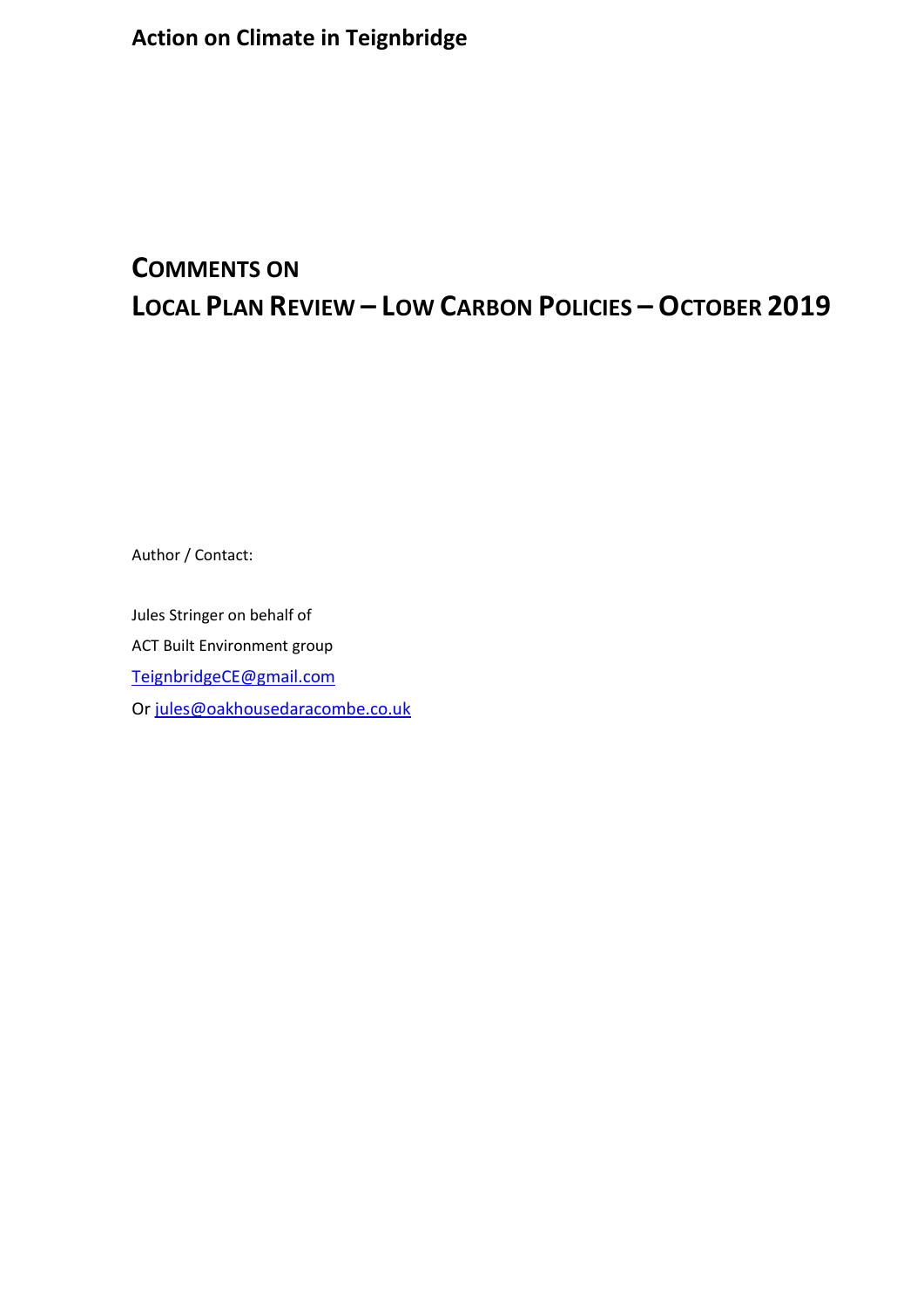ACT- Comments on TDC Local Plan Review Oct19 v0.6 Page 2 of 7

#### Contents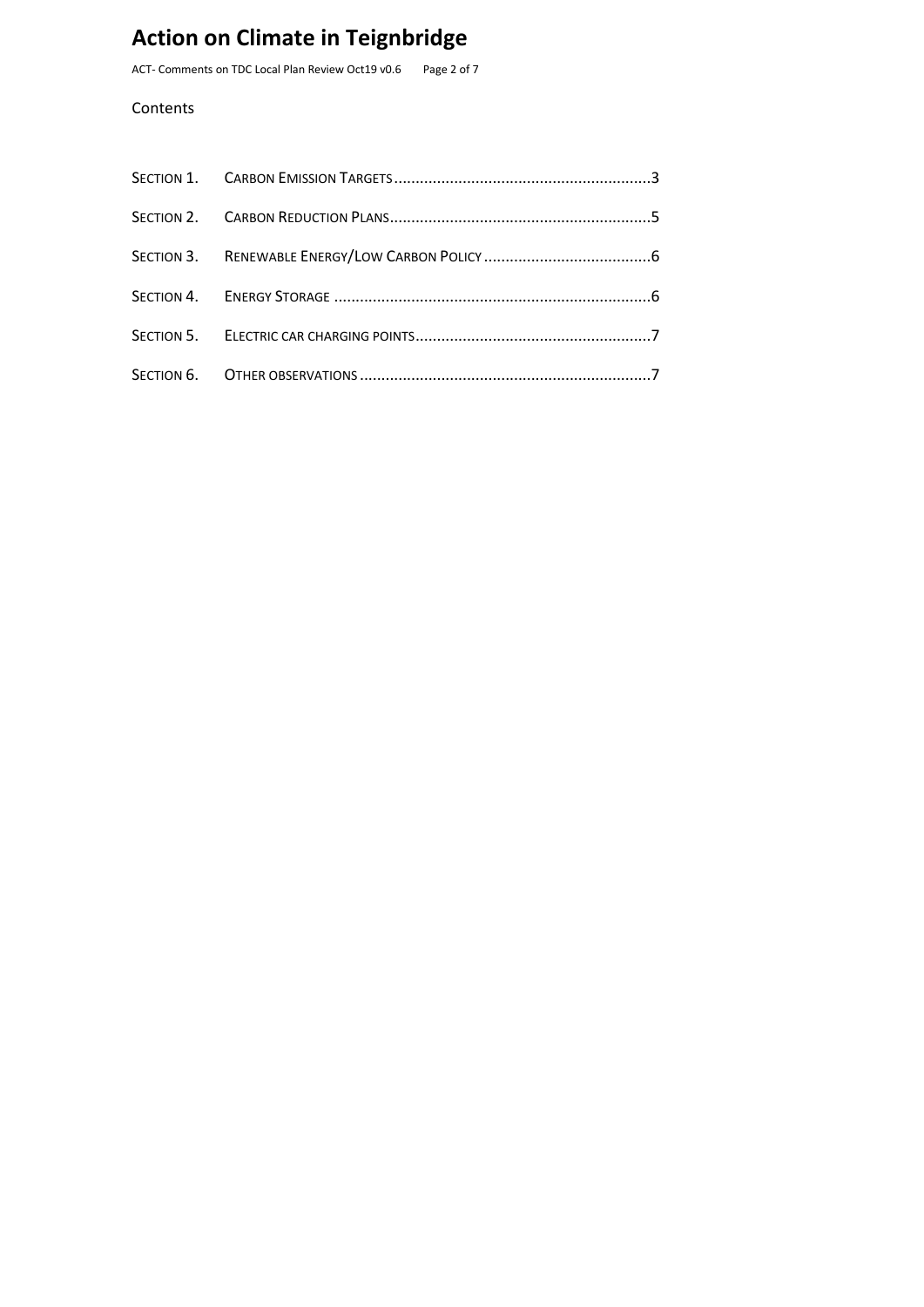ACT- Comments on TDC Local Plan Review Oct19 v0.6 Page 3 of 7

# <span id="page-2-0"></span>Section 1. **Carbon Emission Targets**

1. The statement that "*Nationally, the Climate Change Act 2008, as amended, contains legally binding targets for the UK to bring all greenhouse gas emissions to net zero by the year 2050*" is correct. However it's interpretation of a linear reduction in annual emission targets is not in line with the government's [Carbon Budget targets,](https://www.theccc.org.uk/tackling-climate-change/reducing-carbon-emissions/carbon-budgets-and-targets/) also a legal requirement.

The 2008 Climate Change act also requires that "To meet these targets, the government has set fiveyearly carbon budgets which currently run until 2032. They restrict the amount of greenhouse gas the UK can legally emit in a five year period". We are currently in the 3rd five-year budget period which ends in 2022.

Although there are several ways in which the remaining Carbon Budget for Teignbridge can be allocated between now and 2050, practically the majority of the GHG emission reductions must be front loaded. That is a steeper initial reduction in annual targets as it will become progressively more difficult to reduce emissions completely as we approach Zero Carbon.

Indeed TDC's Climate Emergency declaration to achieve Zero Carbon by 2025 is slightly more effective in meeting the legally binding Carbon Targets! The optimal annual emission targets for Teignbridge, which meet the legal requirement, are explained in the next point.

2. The [Tyndall report](https://carbonbudget.manchester.ac.uk/reports/E07000045/print/#fn3), which applies the UK's Carbon budget to Teignbridge, allocates a carbon budget of 4.6 Mt CO<sub>2</sub>e from 2020 to 2100 to stay within the legally binding national budget set by the Paris Climate change agreement 2016. Based on 2018 this gives a budget of 6.2 Mt CO<sub>2</sub>e to 2100. This means that emissions must be reduced each year by 14.4% on the previous year from 2020 onwards. The effect of this is illustrated below.

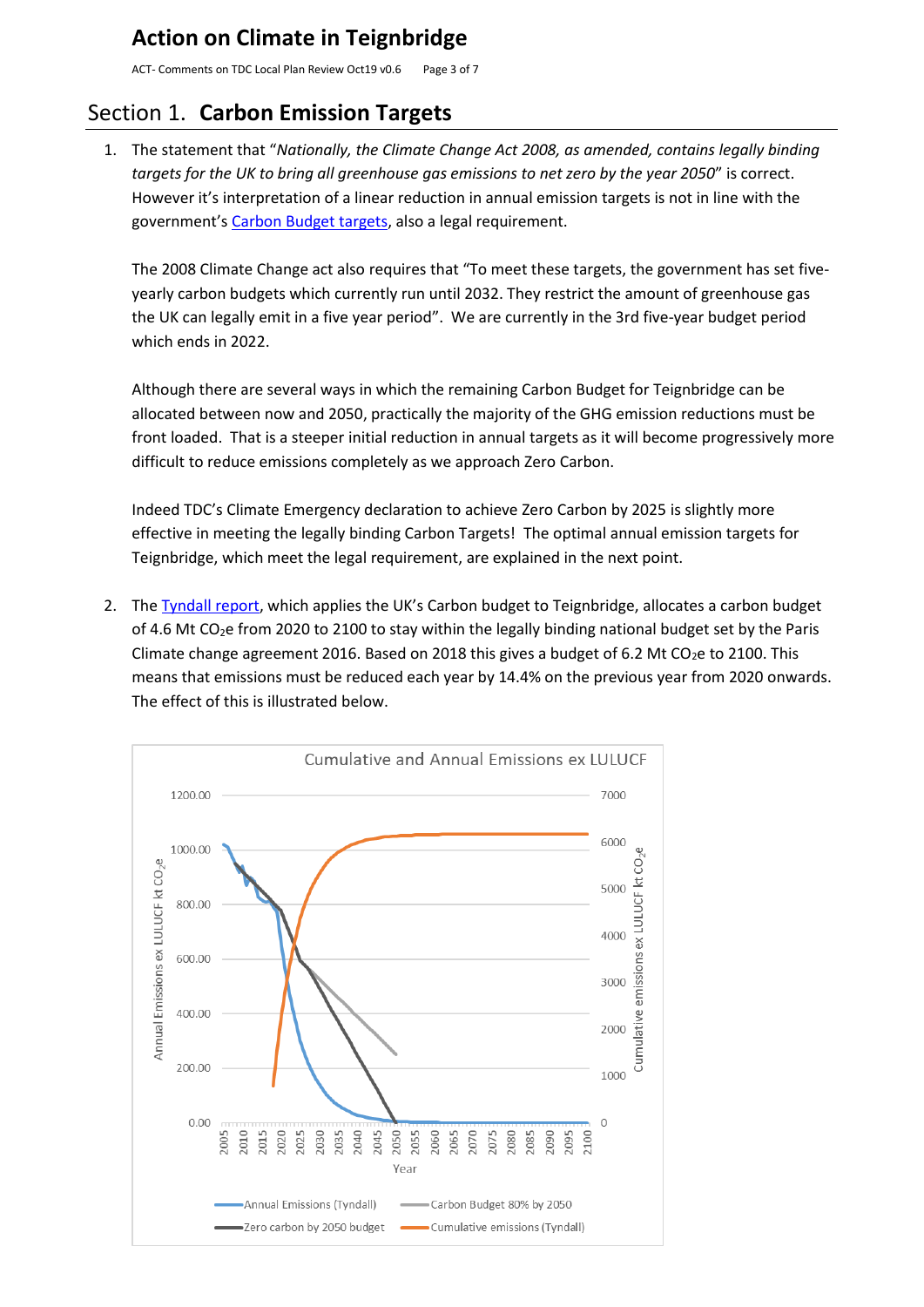ACT- Comments on TDC Local Plan Review Oct19 v0.6 Page 4 of 7

Period | Recommended Carbon Budget (Mt  $CO<sub>2</sub>$  e) 2018-2022 3.3 2023-2027 1.6 2028-2032 0.7 2033-2037 0.3 2038-2042 0.2 2043-2047 0.1 2048-2100 0.1

The Tyndall report recommends the following budgets:

This is the maximum amount of CO2 that should be emitted in each period, from energy only. Long term offsetting is not appropriate unless an equivalent amount of carbon is sequestered as described in the following point. In addition, per-capita emissions should not be used as a target because this would further reduce Teignbridge's carbon budget and make meeting the legal requirements even more challenging.

- 3. Using the [government's historic carbon emission subset data for Teignbridge](https://www.gov.uk/government/statistics/uk-local-authority-and-regional-carbon-dioxide-emissions-national-statistics-2005-to-2017) excludes Land Use, Land-use change and forestry (LULUCF), which is the only offsetting component. Reaching zero without LULUCF or Carbon Capture and Storage (CCS) is probably impossible. LULUCF is currently - 40.5 kt CO<sub>2</sub>e, if tree cover in the district were to be increased by 25% then a LULUCF value of -50 might be realistic. This implies a target of 98% reduction on 2017 values. Please refer to our other proposed policies on Forestry.
- 4. The existing building stock has higher emissions than the legal targets, bringing it within the target would require a massive retro-fit<sup>1</sup> program or replacement. So given that the existing stock will not meet the target in time, even if new builds add no further emissions, overall emissions cannot reduce without a reduction in the emissions rate from the fuel used.

In practice zero emissions from new builds can only be achieved if the energy used is zero carbon (for example electricity, rather than natural gas). Electricity has the capability to be zero carbon in the future. Any emissions from new builds will make the situation worse.

<sup>&</sup>lt;sup>1</sup> If the target is near zero carbon for new builds (for arguments sake say equivalent to PassivHaus 15kWh/M<sup>2</sup>/year) the best that can realistically be achieved by retro-fit is about 25kWh/M<sup>2</sup>/year.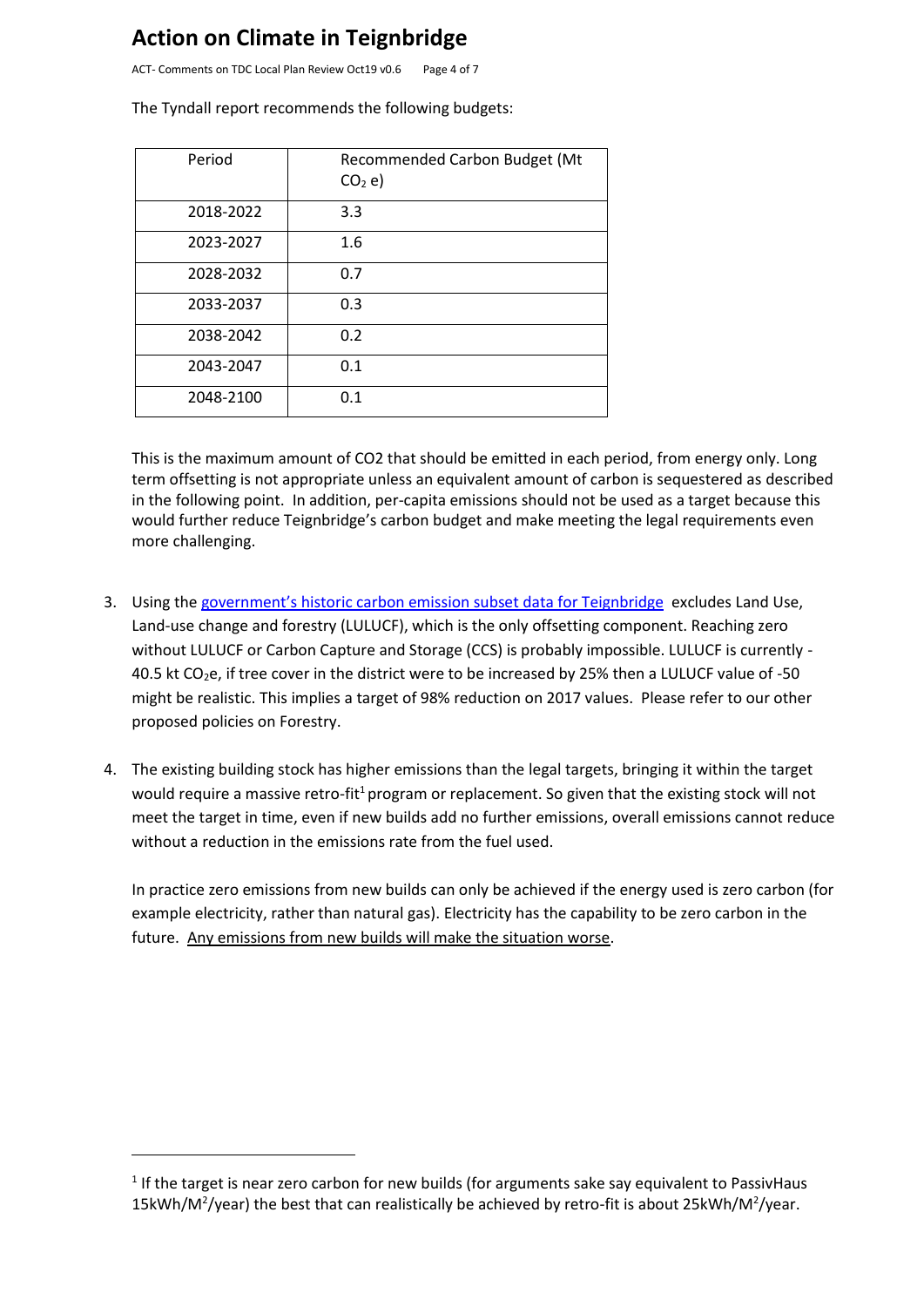ACT- Comments on TDC Local Plan Review Oct19 v0.6 Page 5 of 7

#### <span id="page-4-0"></span>Section 2. **Carbon Reduction Plans**

- 5. The government has announced an open consultation on the [Future Homes Standard,](https://www.gov.uk/government/consultations/the-future-homes-standard-changes-to-part-l-and-part-f-of-the-building-regulations-for-new-dwellings?utm_campaign=ZEBCat&utm_source=hs_email&utm_medium=email&utm_content=77618155&_hsenc=p2ANqtz-89OiafhiO8saRVs6-lgWyS2Z4D3LH7dJwO8GpakehhN4mUpI_LaNNICvcRxjNi25hRUtRT8FjEgvfZ8vB2XpYbyAw78Sh6pOH-LEtS2c1atf4Xqbk&_hsmi=77618155) which proposes updates to parts L and F of the building regulations in 2020 and again in 2025. The documentation for this consultation raises some issues:
	- Options for a reduction in carbon emissions in the 2020 building regulations of either:
		- o 20% by very high standard for the fabric.
		- $\circ$  31% by less high fabric standards together with carbon-saving technologies such as PV.
	- The government favours the second option. ACT favours the 20% option as retro-fitting solar panels is relatively easy.
	- An outline of the Future Homes Standard which is to be introduced in 2025, aims to be near zero carbon.
	- Removal of carbon sample testing option for developers, so all individual buildings will be tested, and provision of photographic evidence of as built construction, particularly in relation to thermal bridging.
	- Paragraphs 2.23 to 2.28 review the situation regarding the ability of local authorities to set higher energy efficiency standards than required by part L of the 2013 building regulations. The important point is that the powers given to local authorities by the 2008 Planning and Energy Act have never been amended, though an amendment was proposed in a ministerial statement in 2015. This amendment has not been commenced. This means that local authorities still have the ability to set higher standards. A question asked by the consultation is if and when these local authority powers should be removed.

It seems that the 2020 building regulations will supersede the proposed 19% improvement on part L that is proposed in the local plan review, so the local plan should set the highest possible standard. This could be the fabric standard of the 20% option, together with requirements that heating be from potentially renewable sources (in practice this means electric heat pumps or district heating), and that cabling is in place to fit rooftop PV and a storage battery (this avoids penetrating the fabric post build).

- 6. "*c. Use of low carbon solutions where additional energy is required for building services such as heating, ventilation and air conditioning*". This should also rule out the use of natural gas.
- 7. If rooftop solar is used for a whole estate, the effect on the electricity network needs to be considered. This in practice means that rooftop solar PV needs to be accompanied by behind the meter storage, and that an estate wide scheme would also need its own storage<sup>2</sup>.
	- Storage acts as a buffer, which protects the network from rapid fluctuations in supply that occur with solar (when a cloud passes over). WPD will probably make it a condition of supply that widespread application of solar PV is accompanied by storage.
- 8. "*Where it is not feasible or viable to deliver carbon reduction requirements on-site, methods such as off-site provision will be considered. This will need to be through a specific deliverable proposal or financial contributions to a potential future carbon offsetting fund*." How does a carbon offsetting fund reduce GHG emissions? Why would it not be possible to deliver carbon reduction requirements on site – this sounds like a developer's get out clause.

<sup>&</sup>lt;sup>2</sup> What is the effect of loads of solar panels ref ???.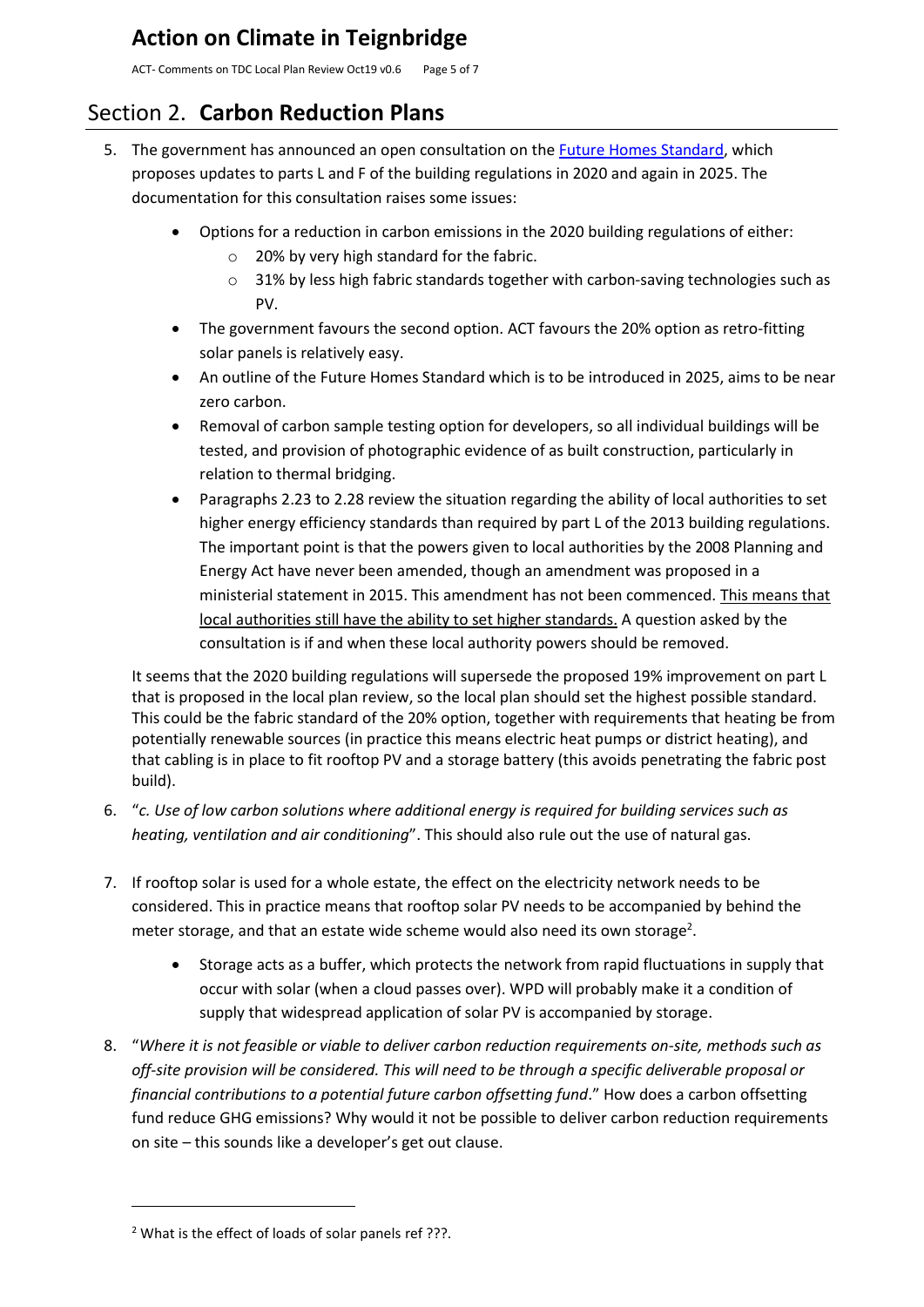ACT- Comments on TDC Local Plan Review Oct19 v0.6 Page 6 of 7

# <span id="page-5-0"></span>Section 3. **Renewable Energy/Low Carbon Policy**

- 9. The Renewable Energy/Low Carbon Policy describes the use of heat networks, and suggests a distance of 1km. Distribution losses over 1km will be considerable and may well be higher than theoretical values<sup>3</sup>. What evidence is there that 1km is efficient? There is also a concern that connection to a heat network only means that consumers do not have a choice of supplier.
- 10. "*The scale of resource available for solar energy in the local area is significant and largely untapped. Due to the constrained nature of the on-shore wind resource, large-scale solar photovoltaic (PV) arrays are likely to provide the best value for money in terms of the carbon saved for the investment required and would provide significant local economic advantages. The draft Local Plan Review allocations could include land for solar PV / thermal arrays within and adjoining larger mixed use, housing and employment sites.*"

Solar on its own isn't enough. The reason on-shore wind resource is constrained is landscape considerations, including a report done some time ago on the landscape impact of wind turbines. Some visualisation of turbines in the landscape should be undertaken, to see if turbines at sites with appropriate wind are acceptable.

PV should be accompanied with some kind of longer term storage, such as electrolysis to produce hydrogen which is stored in compressed form and then fed through a fuel cell to generate electricity when required.

11. "*Smart Energy Networks (including energy storage and management infrastructure) are key to enabling local/decentralised smart energy networks and the proliferation of electric vehicles (EVs), enabling the grid to flexibly and efficiently function. On this basis, we suggest such developments should be considered as low carbon/renewable energy development for the purposes of draft policy XX. Such infrastructure should be located to maximise co-location opportunities e.g. providing grid balancing to renewable generation or EV charging opportunities*."

These developments must not include things like diesel generators and gas fired power stations under the guise of providing flexibility services.

Estates should be connected as electrical microgrids to provide local balancing. Similar in concept to heat distribution networks.

# <span id="page-5-1"></span>Section 4. **Energy Storage**

12. "*Storage encompasses a wide range of technologies, lithium-ion batteries and pumped hydro-electric are the dominant technology types for storage schemes at present. Favoured locations has tended to be close to a suitable sub-station in order to provide grid services which can be brownfield or greenfield sites. In addition, storage co-located with renewables is an emerging business model that may see more uptake in the near future and is recognised in Policy X of the Local Plan Review*."

li-ion batteries co-located with renewables can provide a short term buffer. Other emerging technologies are needed to provide longer term storage. Whilst these may be clean in GHG terms there could be other considerations such as noise levels that need to be considered in siting these.

<sup>3</sup> [https://www.bre.co.uk/filelibrary/SAP/2016/CONSP-04---Distribution-loss-factors-for-heat-networks---](https://www.bre.co.uk/filelibrary/SAP/2016/CONSP-04---Distribution-loss-factors-for-heat-networks---V1_0.pdf) [V1\\_0.pdf](https://www.bre.co.uk/filelibrary/SAP/2016/CONSP-04---Distribution-loss-factors-for-heat-networks---V1_0.pdf)